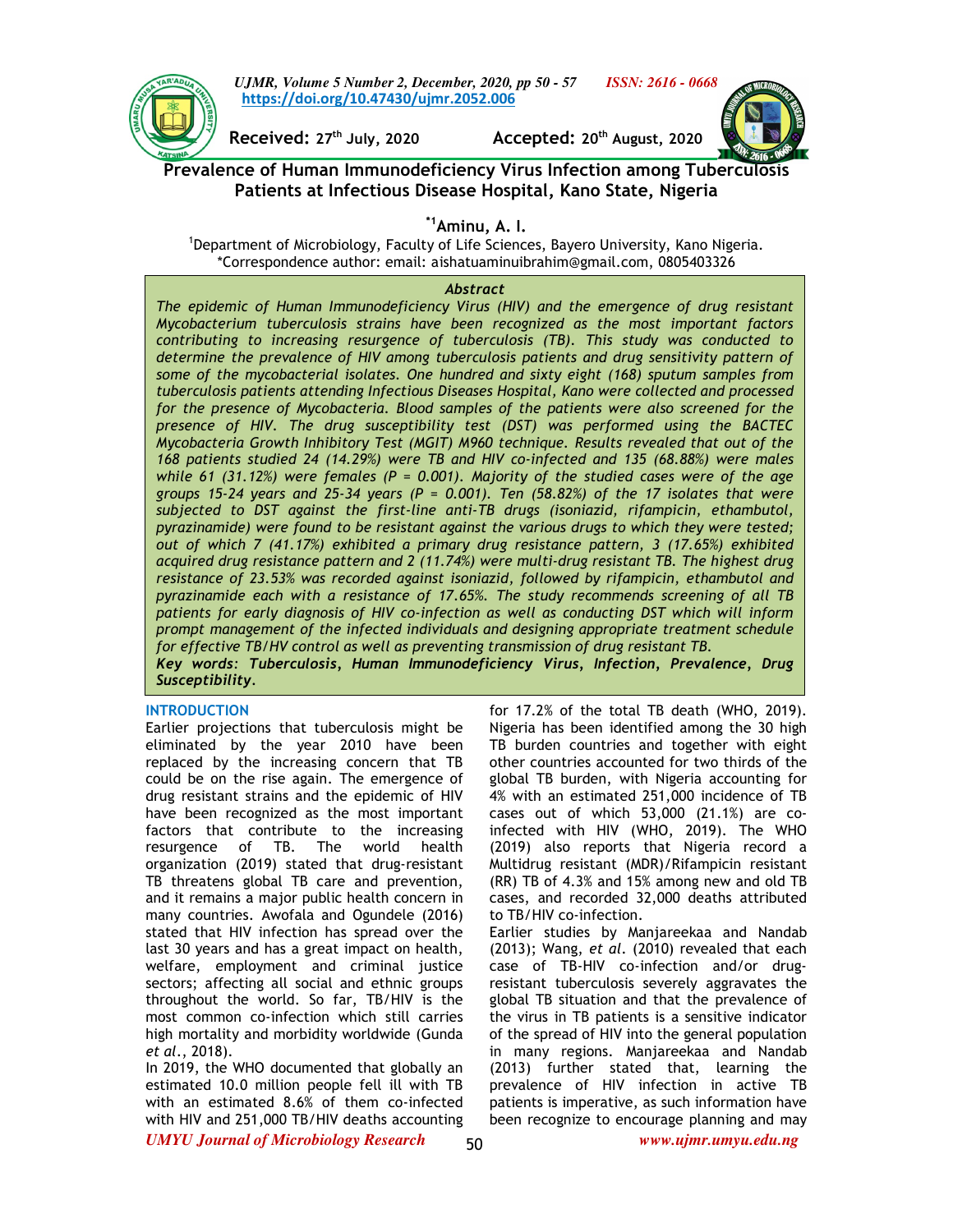also be necessary for determining the appropriate treatment regime in addition to providing comprehensive HIV/AIDS care and support, including anti-retroviral therapy (ART), to HIV-positive TB patients. Oladeinde, *et al*. (2014) further reiterated that collaboration between TB and HIV/AIDS programs provides the needed support to health care providers in delivering the full range of HIV and TB prevention as well as care interventions.

The WHO (2019) explained that targets for ending the TB epidemic by 2030 are a 90% reduction in the number of TB deaths and 80% reduction in TB incidence rate compared with the levels in 2015. To achieve this, the WHO set new global targets that include; establishment and strengthening the mechanism for delivering integrated TB and HIV services, reducing the burden of TB in people living with HIV and initiating early antiretroviral therapy, reducing the burden of HIV in patients with presumptive and diagnosed TB and sourcing of funds to support TB research (WHO, 2019).

The aim of this study is to determine the prevalence of HIV infection among tuberculosis patients attending Infectious Disease Hospital, Kano and drug susceptibility pattern (DST) of some of the mycobacterial isolates. The study will further reveal the rate of TB/HIV coinfection in the community as well as anti-TB drug resistance pattern of some of the isolates.

#### **MATERIALS AND METHODS**

The study was a cross sectional hospital based study that comprised of all tuberculosis patients irrespective of their HIV status who reported to TB outpatients' clinic of Infectious Diseases Hospital (IDH) Kano. Approval for the study was obtained from the Ethical Committee of Infectious Diseases Hospital (IDH), Kano. An informed signed consent was obtained from the participating patients prior to the commencement of the study, which were selected using purposive sampling. A questionnaire was also administered for the demographic information of the patients.

Of the 168 selected patients, 165 had a history of new TB diagnosis with no evidence of previous treatment while 3 had a history of reactivated disease, had earlier received treatment and were discharged from clinic but reported back because they had a relapse.

One hundred and sixty eight (168) early morning spot sputum samples were obtained randomly from the consented patients and processed according to standard mycobacteriological procedures described by National Tuberculosis and Leprosy Control

Programme (NTBLC) SOP Manual (2011), National Committee for Clinical Laboratory Standards (NCCLS) (2011) and Kent and Kubica (1985). Accordingly, the sputum samples were decontaminated and concentrated using Nacetyl-L-cysteine (NALC)-NAOH method. Exactly 5mls of sputum was transferred into a labeled 50mls sterile screw-capped conical centrifuge tube, and then an equal volume of 4% NAOH and 2.9% sodium citrate containing 0.5% NALC was added to the tube. The tubes were vortexed for 20 seconds at 2500RPM and repeated three (3) times at regular interval of 5 minutes. Each tube was then inverted 5 times to ensure NALC-NAOH comes in contact with the entire surface of the tube and the tubes were allowed to stand at room temperature  $(20-25^{\circ}C)$  for 15 minutes for decontamination. Phosphate buffer solution (pH 6.8) was then added up to 45mls to reduce the action of NAOH and lower the viscosity of the mixture and the tubes were re-capped and inverted several times to mix the contents, then centrifuged for 15 minutes at 3000rpm. The supernatant were carefully dispensed into discard jar containing Lysol solution, the resulting sediments were then re-suspended with 2mls of phosphate-buffer saline (PBS). A smear of the concentrated specimen was then stained using Ziehl-Neelsen staining procedure and examined for the presence of acid fast bacilli according to Kent and Kubica (1985).

Isolation of Mycobacteria from the processed sputum samples was done using Lowestein-Jensen (LJ) media (Difco. TM Lowenstein Medium Base lot 3023218, ref 24442) which was prepared according to the method described by Kent and Kubica (1985). Exactly, 37.2g of LJ powder was suspended in 600ml of purified water containing 12mls glycerol. It was thoroughly mixed and heated with frequent agitation and allowed to boil for 1 minute and then autoclaved at  $121^{\circ}$ C for 15 minutes, after which it was allowed to cool to  $45{\cdot}60^{\circ}$ C. For LJ media with pyruvate, 2.4mls of the pyruvate was added, after constitution of the LJ media and autoclaved, then allowed to cool. Finally, one litre of fresh, uniform egg suspension prepared under aseptic conditions was then added to both media (i.e. LJ media with glycerol or pyruvate), mixed and then dispensed into 15mls sterile tubes and allowed to coagulate in a slanting position at  $85^{\circ}$ C for 45 minutes in an insipissator. The processed sputum samples were then inoculated onto the slants of Lowenstein-Jeensen (LJ) medium with glycerol and LJ medium with para-nitrobenzoic acid and incubated at  $37^{\circ}$ C for up to eight weeks before being considered as negative.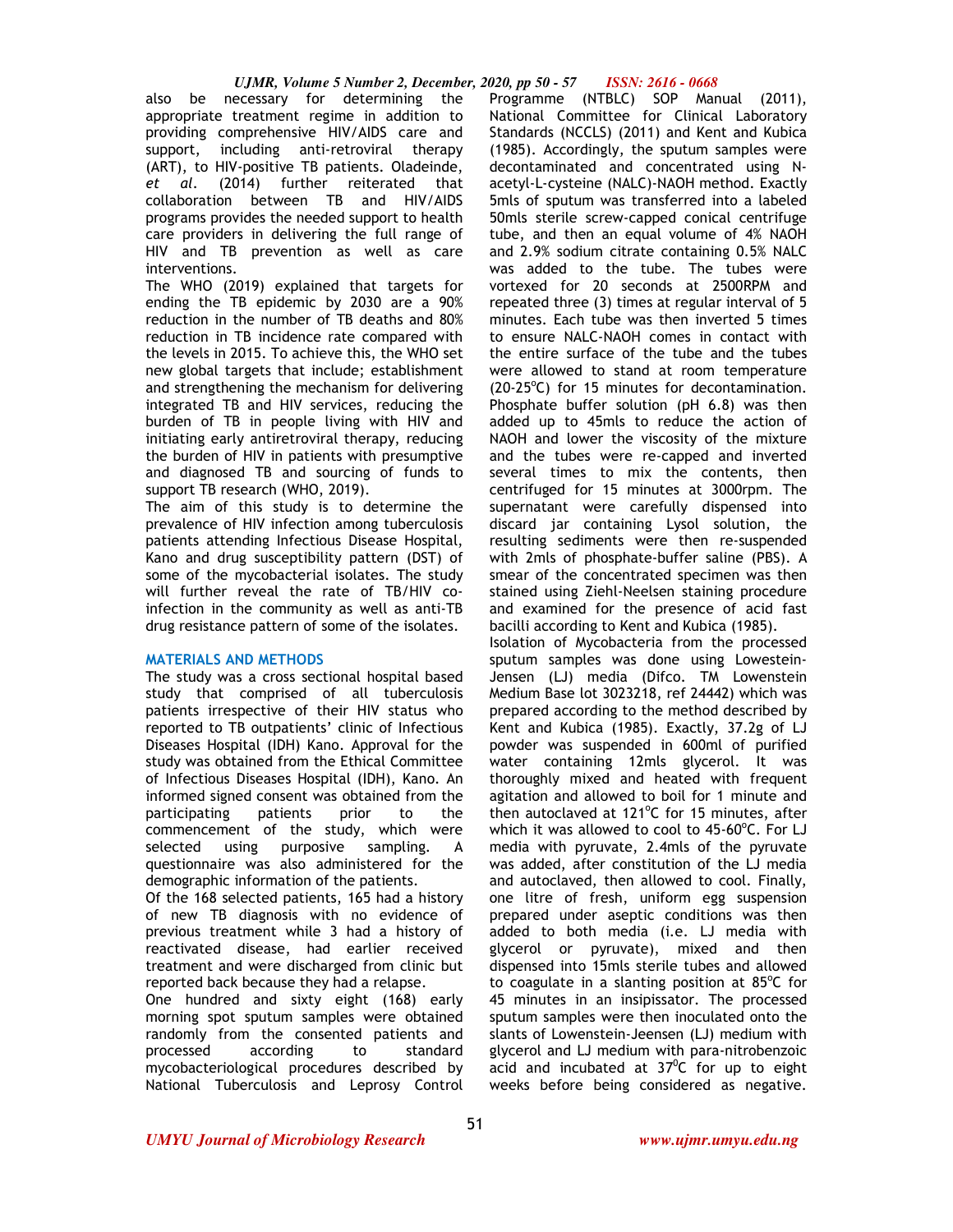The isolates were further confirmed as *M. tuberculosis* complex (MTBC) using the SD BIOLINE TB Ag MPT64 Rapid test according to manufacturer's specifications (SD Bioline Kit, Standard Diagnostics, Inc., Korea, 2015). The test is a rapid immunochromatographic identification test for the *M. tuberculosis*  complex (MTBC) that uses mouse monoclonal anti-MPT64 contained in a cassette. The test was carried out by removing the cassette from the foil pouch and placing it on a flat dry surface thus exposing the sample well. Then four colonies obtained from 4 weeks culture of each sputum sample was suspended in 200µl of the extraction buffer (TB Ag MPT 64 assay diluent) which came with the test kit. Then from this mixture, 100µl of it was added into the sample well of the cassette. The appearance of two colour (purple) bands ("T" test band and "C" control band) within the result window after 15 minutes of sample application was considered a positive result and confirmed as MTBC which were used for further analysis.

The drug susceptibility test was performed using the BACTEC Mycobacteria Growth Inhibitory Test (MGIT)- M960 technique of Scarparo *et al*. (2004); Adjers-Koskela and Katila (2003) and according to SOP of National Institute for Pharmaceutical Research and Development (NIPRD) (2005) manual for conducting drug sensitivity pattern of mycobacterial isolates. Accordingly, the lyophilized anti-TB drugs (BACTEC MGIT, isoniazid-INH, rifampicin-RIF, and ethambutol-ETH and pyrazinamide-PZA) were rehydrated and the final drug concentrations were prepared as follows: 0.1 and 0.4ug/ml for INH; 1.0ug/ml for RIF; and 5.0 and 7.5ug/ml for ETH, while a modified broth at pH 5.9 with a final concentration of 100ug/ml was used for PZA. Then for each concentration of drug, about 100ml of the final antibiotic solution was then added to 0.8ml of the provided enrichment media (BACTEC MGIT 960 INH, RIF, and ETH Supplement and PZA supplement: Becton Dickinson) contained in a labeled M960 tubes. All the drug containing tubes (including the M960 PZA tube) were then inoculated with 0.5ml of 1:100 dilution positive broth MTBC cultures. The INH, RIF, and ETH drug-free controls were inoculated with 0.5ml of 1:100 dilution of the positive culture broth in sterile saline, while the PZA drug-free control was inoculated with 0.5ml of a 1:10 dilution of the positive broth culture. The tubes were then placed in the M960 instrument and continuously monitored until the results indicating susceptibility or resistance were automatically interpreted and reported; which compared growth in the drug containing tube to that in the growth control tube.

About 5mls of blood sample was also collected from the patients in  $K_2$ EDTA bottles and screened for the presence of HIV using SD-BIOLINE HIV1/2 3.0 test kit. Positive cases were confirmed using the LAV-BLOT 1 kit (Biorad, France) which confirms HIV status by<br>immunoblotting. Obtainable data were immunoblotting. Obtainable data were presented using descriptive statistics in form of percentages and analyzed using Chi-square and Student t test where values with p<0.05 were considered significant.

## **RESULTS**

The study reveals that 24 of the 168 studied TB patients at IDH, Kano were co-infected with HIV giving a prevalence of 14.29% (Table 1).

**Table 1: Prevalence of HIV among TB Patients at Infectious Diseases Hospital, Kano** 

| Number studied |              | Number positive with TB alone Number co-infected with TB and HIV |
|----------------|--------------|------------------------------------------------------------------|
| 168            | 144 (85.71%) | 24 (14.29%)                                                      |
|                |              |                                                                  |

The study subjects comprised of 115 (68.45%) males and 53 (31.55%) females (P=0.001). Among the TB+HIV-group 66.67% were males compared to 33.33% females and out of the 24

patients that were co-infected with tuberculosis and HIV, 19 (79%) were males, while 5 (20.8%) were females (Table 2).

| Sex                             | Number studied | <b>Infection Status</b> |             |  |
|---------------------------------|----------------|-------------------------|-------------|--|
|                                 |                | TB+HIV-                 | TB+HIV+     |  |
| Males                           | 115 (68.45%)   | 96 (66.67%)             | 19 (79.17%) |  |
| <b>Females</b>                  | 53 (31.55%)    | 48 (33.33%)             | 5(20.83%)   |  |
| Total                           | 168            | 144 (85,71%)            | 24 (14.29%) |  |
| $\overline{a}$<br>$\sim$ $\sim$ | ------         |                         |             |  |

 $(X<sup>2</sup><sub>0.05, 1</sub>=85.714; P=0.001)$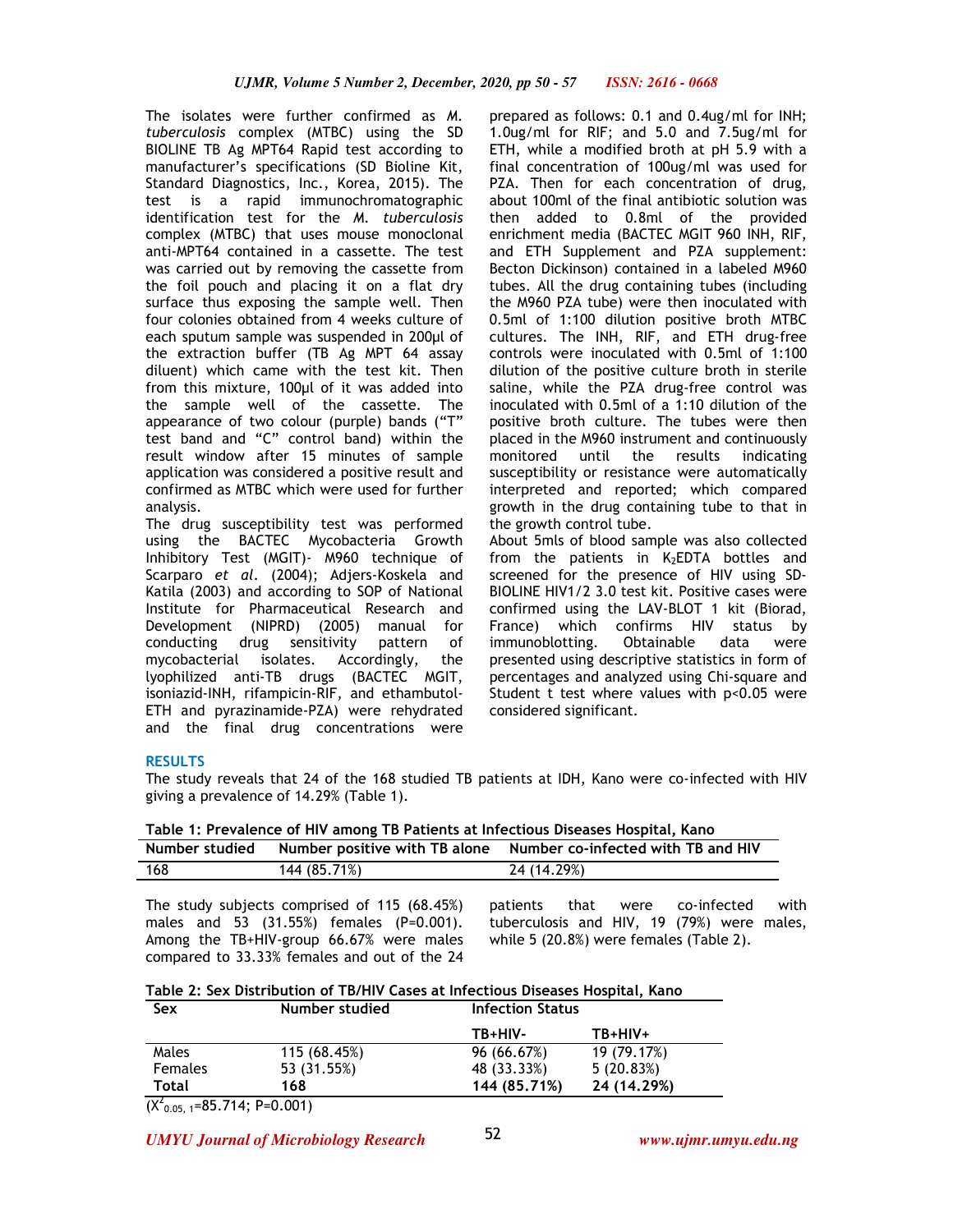The infection rates vary significantly among the various age groups of the studied patients (P=0.029). Among both the TB+HIV- and TB+HIV+ groups, the highest number of cases was found among age groups15-24 years 25-34 years, while the least number of cases was among patients in the age groups less than 15 years and 55 years and above. Specifically, out of the 144 patients that were TB+HIV- group those aged 15-24 years and 25-34 years recorded the highest number of cases of 53 (36.81%) and 22 (15.28%) respectively (Table 3). Similarly, among the TB+HIV+ group those aged 15-24 years and 25-34 years recorded the highest number of cases of 6 (24%) and 14 (58.33%) respectively (Table 3).

**Table 3: Age Distribution of TB/HIV Cases at Infectious Diseases Hospital, Kano** 

| Age          | Number studied | <b>Infection Status</b> |             |  |
|--------------|----------------|-------------------------|-------------|--|
|              |                | TB+HIV-                 | TB+HIV+     |  |
| ~15          | 1(0.59%)       | 1(0.69%)                | $0(0\%)$    |  |
| $15 - 24$    | 43 (25.61%)    | 37 (25.69%)             | 6(24%)      |  |
| $25 - 34$    | 67 (39.89%)    | 53 (36.81%)             | 14 (58.33%) |  |
| $35 - 44$    | 25 (14.88%)    | 22 (15.28%)             | 3(12.5%)    |  |
| $45 - 54$    | 20 (11.90%)    | 19 (13.19%)             | 1(4.17%)    |  |
| 55 and above | 12(7.14%)      | 12(8.33%)               | $0(0\%)$    |  |
| Total        | 168            | 144                     | 24          |  |

 $(t_{0.05}, \overline{10=2.451}; P=0.029)$ 

Majority of the patients in both the two studied groups (TB+HIV- and TB+HIV-) were carpenters, traders, tailors, etc. (31.55%), followed by business men (26.79%) and house wives (26.79%) and the civil servant were the least(2.38%)(P=0.0137) (Table 4). Specifically, among the TB+HIV- and TB+HIV+ groups, 38 (26.37%) and 7 (29.17%) were business men

(Table 4). Table 4 also show that 33 (22.92%) of the TB+HIV- patients and 2 (8.33%) of the TB+HIV+ were housewives.Also, 12 (8.33%) of TB+HIV+ and 3 (12.50%) of the TB+HIV- groups were students, while 3 (2.08%) of TB+HIV- and 1 (4.17%) of the TB+HIV+ patients were civil servants (Table 4).

| TABLE 4: Distribution of TB/HIV Cases among Various Occupational Groups at IDH, Kano. |  |  |
|---------------------------------------------------------------------------------------|--|--|
|                                                                                       |  |  |

| <b>Occupation</b> | Number studied | <b>Infection Status</b> |            |
|-------------------|----------------|-------------------------|------------|
|                   |                | TB+HIV-                 | TB+HIV+    |
| Civil servants    | 4(2.38%)       | 3(2.08%)                | 1(4.17%)   |
| Business men      | 45(26.79)      | 38 (26.37%)             | 7 (29.17%) |
| Students          | 15(8.93)       | 12(8.33%)               | 3(12.50%)  |
| <b>Housewives</b> | 35 (20.83%)    | 33 (22.92%)             | 2(8.33%)   |
| <b>Others</b>     | 53 (31.55%)    | 45 (31.25%)             | 8 (33.33%) |
| *Not identified   | 16 (9.52%)     | 13 (9.03%)              | 3(12.50%)  |
| <b>Total</b>      | 168            | 144                     | 24         |

Key: Others (Drivers, Carpenters, traders, tailors and other small business);  $(t_{0.05, 10}=2.863;$  $P=0.0137$ ) \* Not identified = those who did not state their occupation

Out of the 17 isolates that underwent sensitivity test against the first line ant-TB drugs, 14 were obtained from patients with a history of new TB diagnosis but no evidence of previous treatment. Whereas three patients who had reactivated disease, had earlier received treatment and were discharged from clinic but reported back because they had a relapse. Ten 10 (58.82%) out of the 17 isolates were resistant to one or more of the drugs tested against them, out of which 7 (41.18%) were identified as primary drug resistant cases,

while 3 (17.65%) were acquired drug resistant cases (Table 6).

The study further shows that 4 (23.53%) of the resistant isolates exhibited mono-resistance to INH, whereas 3 (17.65%) of the isolates exhibited mono resistance to RIF (Table 6). Additionally, 3 (17.65%) of the isolates were resistant to ETM and to PZA. Finally, 2 (11.76%) of the isolates were found to be MDR-TB and these two isolates were obtained from patients who completed their treatment schedule but reported back with a relapse.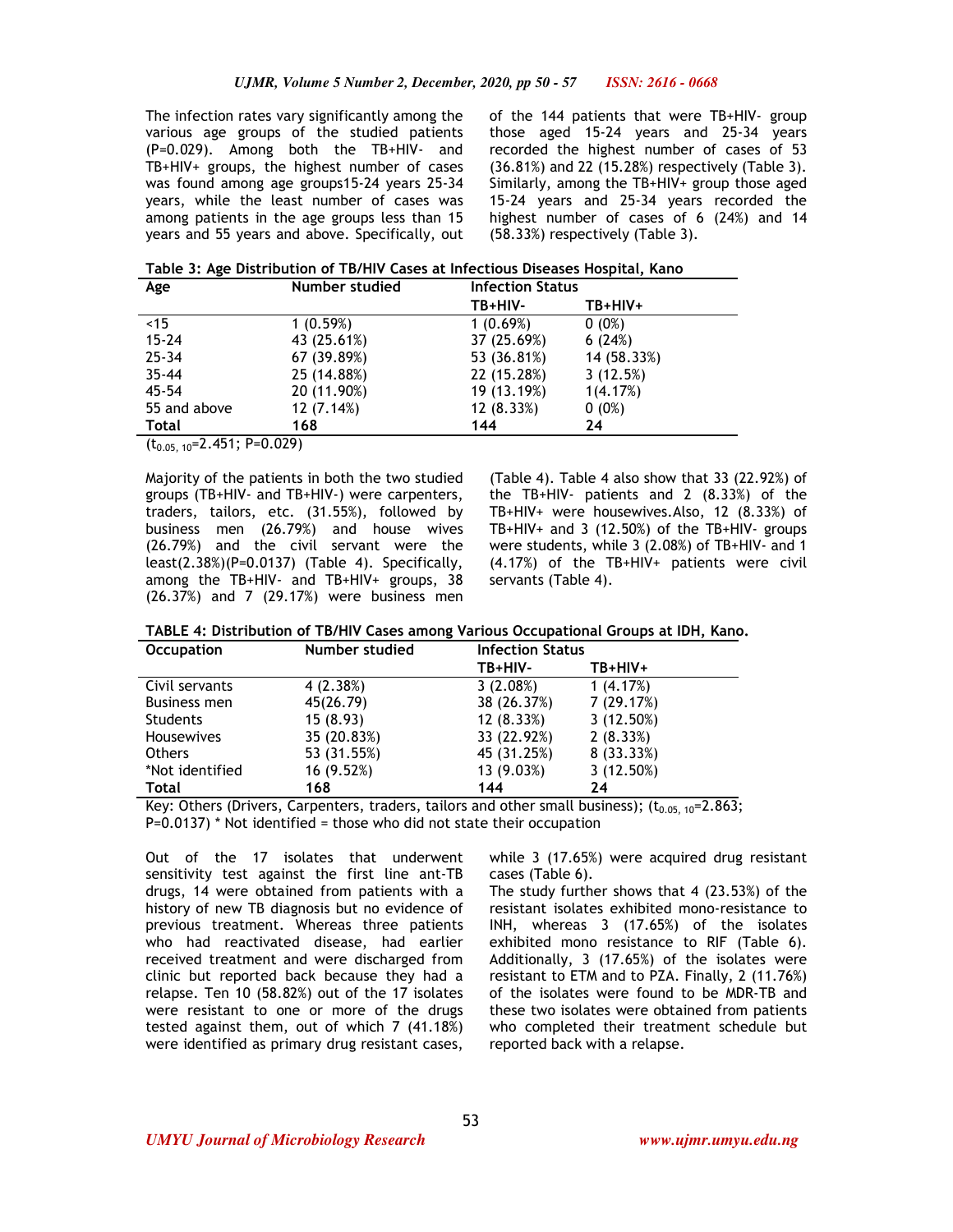*UJMR, Volume 5 Number 2, December, 2020, pp 50 - 57 ISSN: 2616 - 0668*

| Table 6: Drug Susceptibility Test Status of Some of the Mycobacterial Isolates |               |            |  |
|--------------------------------------------------------------------------------|---------------|------------|--|
| <b>Drug Susceptibility Test Status</b>                                         | <b>Number</b> | Percentage |  |
| Number of isolates tested (N)                                                  | 17            |            |  |
| Susceptible isolates                                                           |               | 41.18%     |  |
| Resistant isolates                                                             | 10            | 58.82%     |  |
| Isolates with primary drug resistance                                          |               | 41.18%     |  |
| Isolates with acquired drug resistance                                         |               | 17.65%     |  |
| Mono-resistance to Isoniazid (INH)                                             |               | 23.53%     |  |
| Mono-resistance to Rifampicin (RIF)                                            |               | 17.65%     |  |
| Mono-resistance to Ethambutol                                                  |               | 17.65%     |  |
| Mono-resistance to Pyrazinamide                                                |               | 17.65%     |  |
| Resistance to INH+RIF(MDR-TB)                                                  |               | 11.76%     |  |

#### **DISCUSSION**

The study reveals that 14.29% of the studied TB patients were also co-infected with HIV at IDH, Kano and this was found to be higher than the WHO (2019) report which revealed that among all TB cases, 8.6% were people living with HIV. Manjareekaa and Nanda (2013) earlier noted that as the HIV epidemic is fueling the global TB epidemic, the prevalence of the virus in TB patients becomes a sensitive indicator of the spread of HIV into the general population in many regions. However, the prevalence of HIV among TB patients in the current study provides a facility based data on co-infection rates of HIV and TB in the community where the study was conducted; as such for a clearer picture of the extent of TB/HIV association in the general population an epidemiological study involving large number of samples in the population is desired.

Compared with the results of this study Oladeinde *et al.* (2014) and Ranti *et al*. (2016) reported a higher TB/HIV co-infection rate of 32.8% among a rural community, in Edo state and 29.27% among TB patients at the Olabisi Onabanjo University Teaching Hospital (OOUTH) in Ogun State respectively, while Chanda-Kapata *et al*. (2017) reported 23.8% TB/HIV coinfection in Zambia. Lower rates of 7.34% of TB/HIV co-infection were reported among TB infected individuals in Ethiopia (Alene *et al.,*  2019) and 11.0% among participants that developed TB while receiving ART in Northwestern Tanzania by (Gunda *et al*., 2018). Similar to the findings of this study, Manjareekaa and Nanda (2013) reported similar TB/HIV co-infection rate of 12.3% in the Central Hospital of South Eastern Railway, India. Oladeinde *et al.* (2014) explained that variation in HIV prevalence among TB infected people couldbe due to differences in location of study population, just like the prevalence of HIV infection which has been reported to have geographical variation in several other African studies.

The observation of the study that more males were significantly more infected than females among both the TB+HIV- (66.67%) and TB-HIV+ (79.17%) groups is slightly above the WHO (2019) report that 57% of all TB cases in 2018 were seen in males. Gunda *et al*. (2018); Neyrolles and Quintana-Murci (2009); Davila *et al*. (2008) explained that hormonal differences due to sex steroid hormones could explain the biological differences in male and female susceptibility to *M. tuberculosis*, in addition to the genetic makeup of the sex chromosomes, the sex-specific metabolic features and social behavior. Similar to the observations of this study, other studies by Manjareekaa and Nanda (2013) and Alene *et al.* (2019) also reported higher infection rates in males compared with females. However, in contrast to the observations of this study, other workers reported higher TB/HIV co-infection rates among females than males and include; Gunda *et al*. (2018) (75.45%), Chanda-Kapata *et al*. (2017) (52.8%), Ranti *et al*. (2016) (36.67%), Oladeinde, *et al*. (2014) (37.3%). According to Nigeria National Agency for the Control of AIDS several reasons that possibly accounted for the gender gap and age distribution of HIV infections comprised of poverty, child marriage, gender-based violence, masculinity and femininity norms, disabilities, harmful traditional rites as well as human rights, legal and political factors (Awofala and Ogundele, 2016).

The findings of the study revealed that the infection rates vary significantly among the various age groups of the studied patients (P=0.029) with the highest number of cases seen among age groups 15-24 years and 25-34 years in both the TB+HIV- and TB+HIV+ groups. This observations are consistent with WHO's observation that majority of TB cases occur among people aged >15 years (WHO, 2019). Other studies by Gunda *et al*. (2018); Chanda-Kapata *et al*. (2017); Ranti *et al*. (2016); Oladeinde, *et al.* (2014) also had similar reports. Besides standing a chance to become co-infected with HIV, Aminu and Habib (2019) explained that the high infection rate seen in patient in this age category may be related to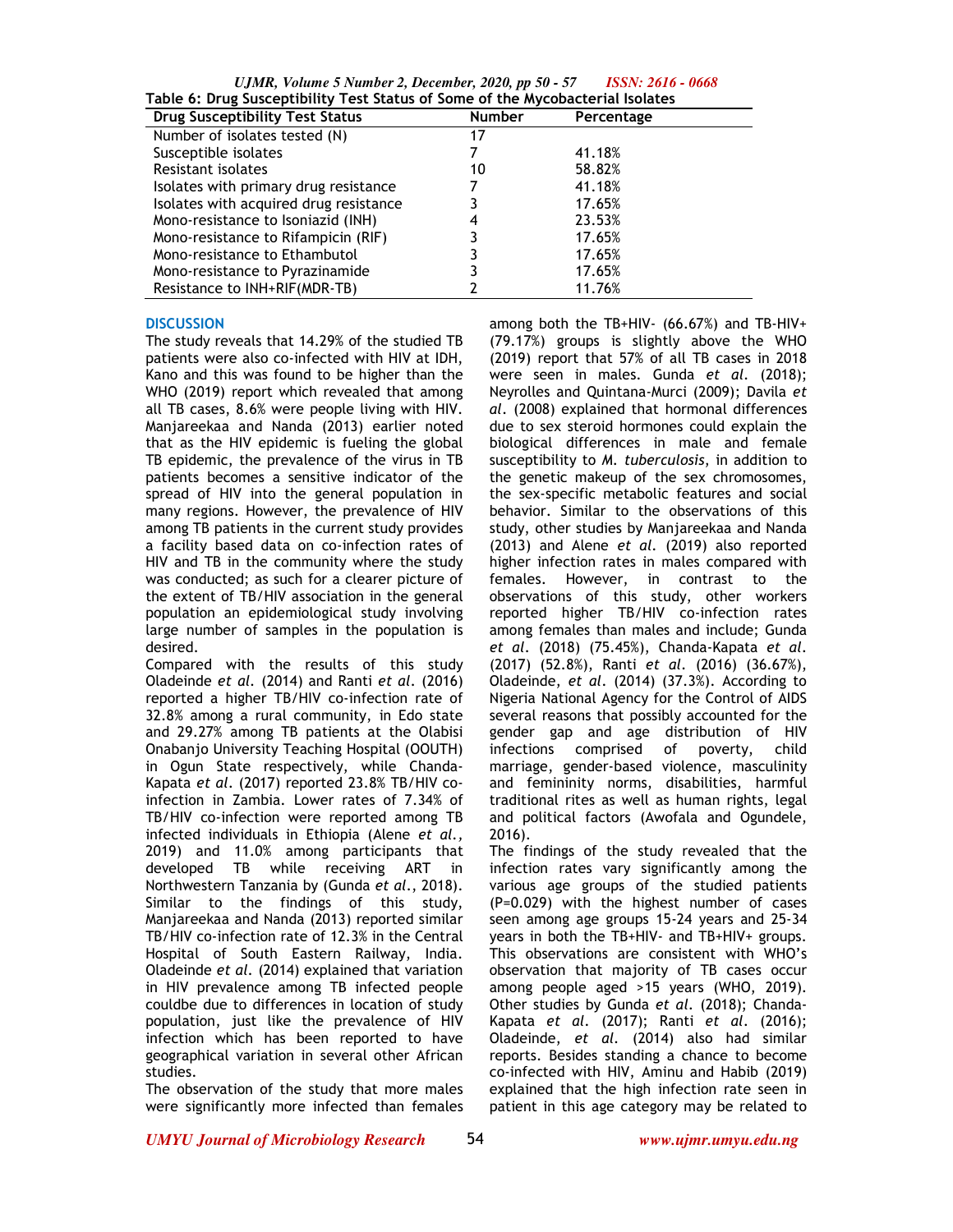#### *UJMR, Volume 5 Number 2, December, 2020, pp 50 - 57 ISSN: 2616 - 0668*

the fact that these patients are physically active and may be engaged in various sectors of life working experiences as such becoming more exposed to acquire and develop TB.

The study findings indicated that the infection rates varied significantly with regards to the occupations of the studied patients (P=0.0139). Among patients co-infected with TB and HIV, majority (33.33%) of them were documented in the category which comprised of drivers, carpenters, traders, tailors and other small business, closely followed by patients whose occupation was documented as business. This observation is however, not surprising as both TB and HIV have been documented to be influenced by exposure and it is evident from the nature of their work, such category of patient will be in constant contact with different types of people that may likely increase their exposure rate as well as infection rate. In a related study, Oladeinde *et al*. (2014) revealed that although the prevalence of HIV-TB co-infection was not significantly associated with the occupation of the patients, yet it was observed that commercial activity in form of trading and movement were identified to increase risk of exposure and acquisition of HIV infection.

Primary drug resistance was defined as a situation in which the strains of *Mycobacteria*  are either naturally resistant to the drug, or have acquired resistance in another person as a result of ineffective chemotherapy. The findings of the study indicated that almost half (41.18%) of the isolates that were tested for dug susceptibility test, exhibited primary drug resistant pattern, with additional 17.65% exhibiting acquired drug resistant pattern out of which two isolates were MDR-TB. This indicated that there is high prevalence of TB drug-resistant isolates circulating which poses greater public health concern. Reports by WHO (2019); da Silva and Palomino (2011) indicated that high prevalence of drug-resistant TB in the community increases the risk of drug-resistant TB exposure in the community and that undiagnosed, untreated, or poorly treated drug-resistant TB contributes to sustained high drug-resistant TB prevalence, as well as high proportions of infectious drug-resistant TB cases among the community.

The study further reports that the rate of mono-resistance to INH, RIF, ETM and PZA was a source of concern. Resistance to these drugs in this study could not be unconnected with patient's non-compliance to anti-TB regiments during the continuation phase of the chemotherapy after successfully completing the initial phase. This is due to the fact that in the hospital where the study was conducted (IDH), the patients were treated in line with WHO TB

treatment guideline of 2 months INH, RIF,PZA and ETH, followed by 4 months of INH and RIF. However, upon completion of the two months therapy the patients usually exhibited a lot of improvement and when placed on the continuation phase they tended not to comply especially during the first and last few months of the phase which leads to a break in the course of treatment such patients reported back to the hospital as fresh cases and become a source of infection to others.

Finally, 11.76% of the isolates in the study were found to be MDR-TB with acquired drug resistant pattern. Infection with an *M. tuberculosis* strain that is resistant to the two most commonly used front-line anti-tubercular drugs, INH and RIF, is defined as MDR-TB (Jain and Mondal, 2008). Palmero *et al.* (2003) explained that acquired MDR-TB in patients with previous TB treatment usually reflects shortcomings in current treatment administration such as irregular drug supplies, inadequate treatment regimens, or poor patient's compliance. Additionally, Campos *et al.* (2003) observed unenforced hospital infection control programmes as well as HIV infection as other factors associated with MDR-TB. Finally, one of the MDR-TB cases in this study was found to be HIV positive case who was initially on direct observed therapy (DOT). This implies that the presence of HIV in this patient may have compounded his problem such that even with the DOT the patient still developed resistance.

## **CONCLUSION**

The study revealed that 14.29% of the studied TB patients were co-infected with HIV. Among both the TB+HIV- and TB+HIV+ groups, more males were significantly infected than females (P=0.001) and majority of the infected cases were aged 15-24 years 25-34 years (P=0.029). Majority of the patients were carpenters, traders, tailors (31.55%), followed by business men and house wives while civil servants were the least (P=0.0139). Additionally, 58.82% of the 17 isolates that underwent DST were found to be resistant to one or more of the first line anti-TB drugs, out of which 41.18% were further identified as primary drug resistant cases, 17.65% were acquired drug resistant cases and 11.76% were MDR-TB. The study recommends screening of all TB patients for early diagnosis of HIV co-infection as well as conducting DST which will inform prompt management of the infected individuals and designing appropriate treatment schedule for effective TB/HV control as well as preventing transmission of drug resistant TB which include not only MDR-TB but XDR-TB and XXDR-TB which are more difficult to manage.

*UMYU Journal of Microbiology Research www.ujmr.umyu.edu.ng*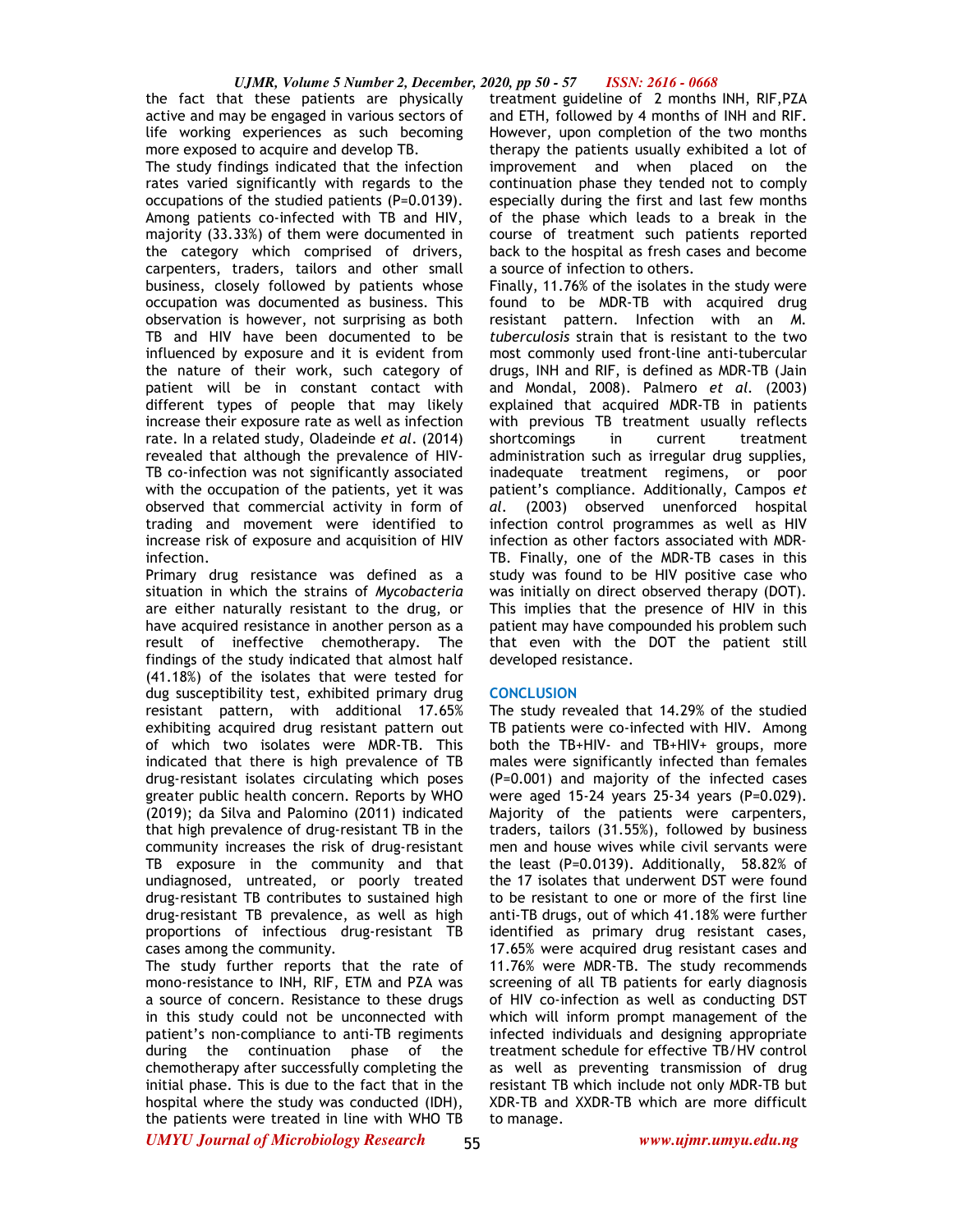#### **ACKNOWLEDGEMENT**

The author acknowledges the management of Infectious Diseases Hospital, Kano and Aminu Kano Teaching Hospital, Kano for the use of

### **REFERENCES**

- Adjers-Koskela, K., and Katila, M. L. (2003). Susceptibility testing with manual Mycobacteria Growth Indicator Tube (MGIT) and MGIT 960 provides rapid and reliable verification of Multi-drug Resistant TB. *Journal of Clinical Microbiology*, **41** (3): 1235-9. doi:10.1128/jcm.41.3.1235-1239.2003.
- Alene, K. A., Viney, K., Moore, H. C., Wagaw, M. and Clements, A. C. A. (2019). Spatial patterns oftuberculosis and HIV co-infection in Ethiopia. *PLoS ONE*, **14** (12): e0226127. https://doi.org/10.1371/journal.pone. 0226127.
- Aminu, A. I. and Habib, N. L. (2019). Studies on some immunological profile of patients infected with tuberculosis attending Infectious Diseases Hospital. *Bayero Journal of Pure and Applied Sciences (Special Conference Edition November 2019)*, **12** (1): 5-12. http://dx.doi.org/10.4314/bajopas.v12 i1.12S.
- Awofala, A. A. and Ogundele, O. E. (2018). HIV epidemiology in Nigeria. *Saudi Journal of Biological Sciences*, 25: 697-703. http://dx.doi.org/10.1016/j.sjbs.2016. 03.006.
- Campos, P. E., Suarez, P. G., Sanxhez, J., Zavala, D., Arevalo, J., Ticona, E., Nolan, C. M., Hooton, T. M. and Holmes, K. K. (2003). Multi-drug resistant *Mycobacterium tuberculosis* in HIV infected persons, Peru. *Emerging Infectious Diseases*, **9** (12): 1571-1578. https://dx.doi.org/10.3201/eid0912.02 0731.
- Chanda-Kapata, P., Kapata, N., Klinkenberg, E., Grobusch, M. P. and Cobelens, F. (2017). The prevalence of HIV among adults with pulmonary TB at a population level in Zambia. *Bio Med Central Infectious Diseases,* **17**: 236.DOI 10.1186/s12879-017-2345-5.
- da Silva, P. E. and Palomino, J. C. (2011). Molecular basis and mechanisms of drug resistance in Mycobacterium tuberculosis: classical and new drugs. *Journal of Antimicrobial Chemotherapy*, **66** (7): 1417-30. DOI: 10.1111/j.1574-695X.2011.00831.x.
- Davila, S., Hibberd, M. L., Dass, R. H., Wong, H. E. E., Sahiratmadja, E., Bonnard, C.,

their facilities, and Prof. Ibrahim Kolo of National Institute for Pharmaceutical Research and Development (NIPRD), Abuja, Nigeria.

> Alisjahbana, B., Szeszko, J. S., Balabanova, Y., Drobniewski, F., van Crevel, R., van de Vosse, E., Nejentsev, S., Ottenhoff, T. H. M. andSeielstad, M. (2008). Genetic association and expression studies indicate a role of Toll-Like Receptor 8 in pulmonary tuberculosis. *PLOS Genetics,* **4** (10): e1000218 https://doi.org/10.1371/journal.pgen.1

000218.

- Gunda, D. W., Maganga, C. S., Nkandala, I., Kilonzo, S. B. Mpondo, B. C. Shao, E. R. and Kalluvya, S. E. (2018). Prevalence and risk factors of active TB among adult HIV patients receiving ART in Northwestern Tanzania: Aretrospective cohort study. *Canadian Journal of Infectious Diseases and Medical Microbiology*, **2018** (Article ID 1346104): https://doi.org/10.1155/2018/1346104
- . Jain, A. and Mondal, R. (2008). Extensively drug-resistant tuberculosis: current challenges and threats: *Federation of European Microbiological Societies Immunology and Medical Microbiology,* **53** (2): 145–150. DOI:10.1111/j.1574- 695X.2008.00400.x.
- Kent, P. T. and Kubica, G. P. (1985). Antituberculosis chemotherapy and drug susceptibility, Public health Mycobacteriology: A guide for the level III laboratory. *Center for Disease Control and Prevention,* 1: 159-84.
- Manjareekaa, I., and Nanda, S. (2013). Prevalence of HIV infection among tuberculosis patients in Eastern India. *Journal of Infection and Public Health*, **6**: 358—362 6: 358-362 http://dx.doi.org/10.1016/j.jiph.2013. 04.004.
- National Committee for Clinical Laboratory Standards (NCCLS). (2011).<br>Susceptibility of Mycobacteria, of Mycobacteria, Norcadia, and Actinomycetes 2nd ed. Tentative Standards M24-T2 Wayne, P.A.7.
- National Institute for Pharmaceutical Research and Development (NIPRD) (2005). Manual for conducting drug sensitivity pattern of mycobacterial isolates, NIPRD/SOP#1.